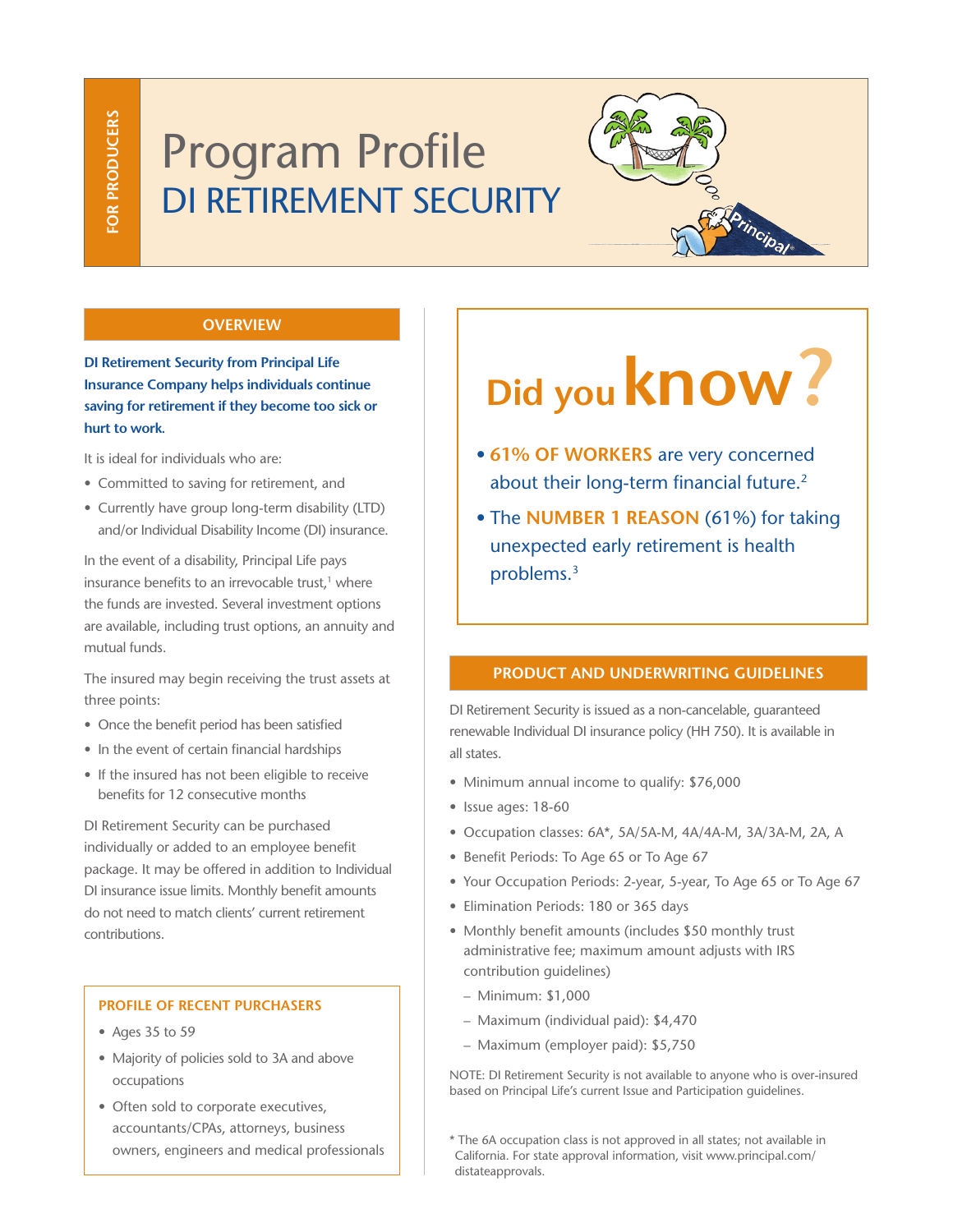## **PREMIUMS**

Premium rates depend on a variety of factors, including: age, gender, occupation class, smoking status, state of residence, Benefit Period, Elimination Period, Your Occupation Period and selected riders. When DI Retirement Security is offered as an employee benefit, premiums can be paid by the employer or the employee. Plus, a 20% Multi-Life Discount<sup>4</sup> is available when three or more employees with a common employer purchase any combination of Individual Disability Insurance.

| <b>AGE</b> | <b>MALE</b> | <b>FEMALE</b> |
|------------|-------------|---------------|
| 25         | \$30        | \$48          |
| 30         | \$35        | \$64          |
| 35         | \$42        | \$71          |
| 40         | \$53        | \$84          |
| 45         | \$66        | \$91          |

# **Sample Monthly Rates for a \$2,000 Monthly Benefit**

Assumptions: Michigan resident, 180-day Elimination Period, To Age 65 Your Occupation Period and Benefit Period, 5A occupation class, non-tobacco.

# **AVAILABLE FEATURES**

#### **Riders**

- Future Benefit Increase
- Limitation of Benefits for Mental/Nervous and Substance Abuse Disorders (MNSA)<sup>5</sup>
- Cost of Living Adjustment

#### **Sales programs & discounts**

Certain discounts can be used together, providing even greater savings:

- Affiliation:<sup>6</sup> 10%
	- 10% MNSA rider:<sup>5</sup> Up to 10%
- Association: 10% Select Occupation:<sup>7</sup> 10%
- 
- Multi-Life:<sup>4</sup> 20%

*"DI Retirement Security is an easy sell and it covers the important need of continuing retirement contributions even when one can't work. DI Retirement Security is a great fit and an economical solution in many situations."* 

– Bob G., Colorado producer

# **POINTS TO DISCUSS WITH CLIENTS**

## **Protect your plans for retirement**

**Saving for retirement is a long-term commitment.** If your income is disrupted by a disability, you could lose out on months or years of contributions and potential growth on those assets.



Assumptions: \$2,000/month contributions beginning at age 30, 5% rate of return and age 65 retirement. Consequences of disability at age 40, without DI Retirement Security.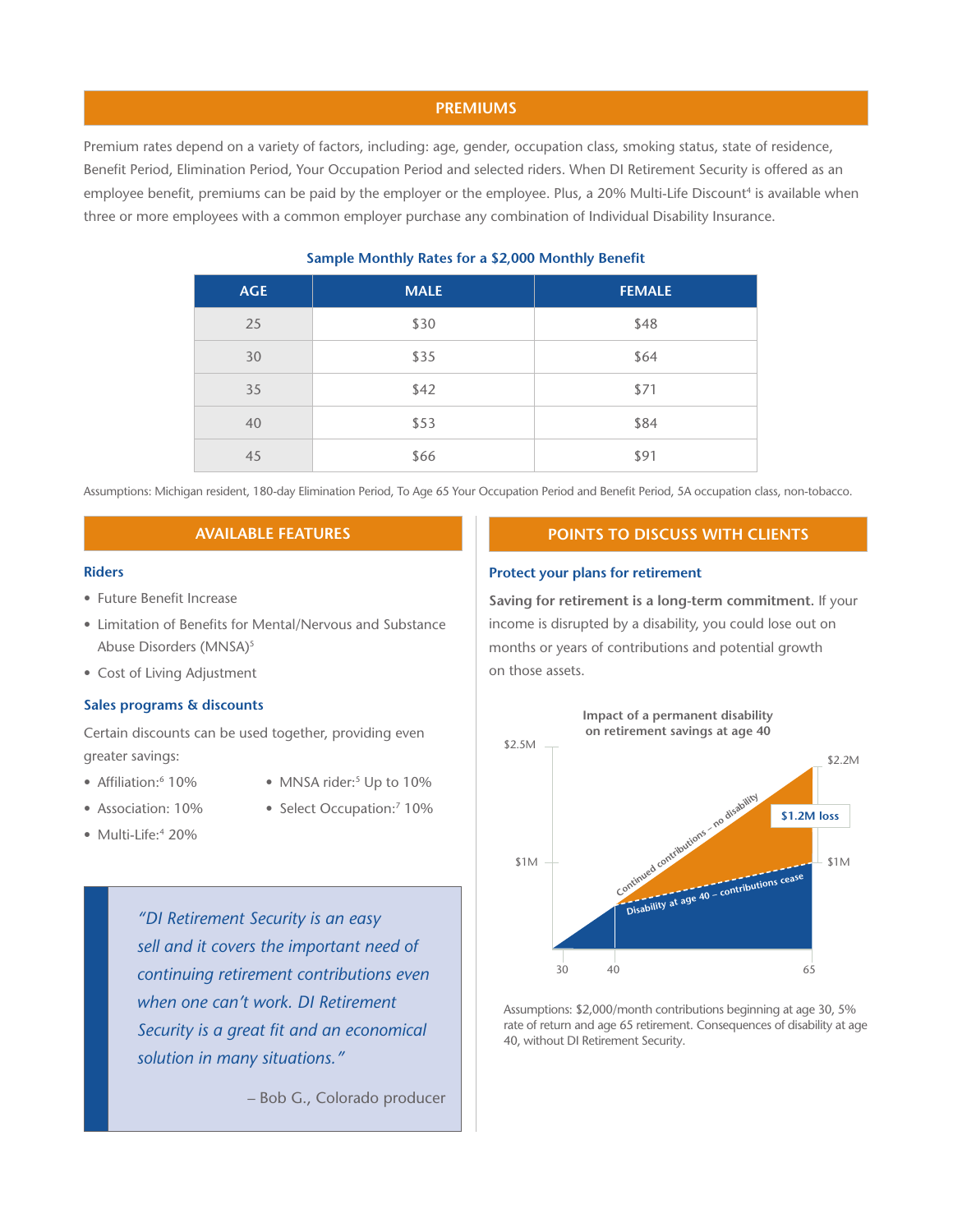# **POINTS TO DISCUSS WITH CLIENTS** *(continued)*

- **Your retirement funds and dreams could be at risk.** If you became disabled, most likely you wouldn't be able to: contribute to your 401(k) plan or other retirement plans, receive your employer match or contribute to Social Security. You may even need to dip into your retirement savings to cover everyday expenses.
- **Even if you have group and/or Individual DI insurance** and become disabled, after paying everyday expenses, there may not be money left to save for retirement. And, most of the benefit periods on those policies end just as your retirement years are beginning.
- **Trust assets are yours.** Any trust assets accumulated, but not paid out during your lifetime will go to your estate, where they may be passed on to your beneficiaries.

#### **Taxation**

- When premiums are paid by:
	- An employer, benefits paid to the trust are taxable as income.
	- An individual/employee with after-tax dollars or an employer (and bonused to the employee), benefits paid to the trust are not taxable as income.
- Trust earnings are taxable annually and declared on the insured's tax return unless benefits are invested in a taxdeferred annuity.
- Upon a qualifying disability, the insured receives an annual 1099 form listing interest, dividends and capital gain distribution information. The insured also receives a quarterly statement of assets and activity in the trust.

# **SALES IDEAS**

• **Sell DI insurance and DI Retirement Security together.** Pairing Individual DI insurance with DI Retirement Security provides clients with ongoing benefits throughout their working years and into retirement.



• **Talk with employers about providing an additional employee benefit.** If you've sold a company a 401(k) plan or other retirement plan, suggest they offer another valued benefit — DI Retirement Security. Discuss Principal Life's 20% Multi-Life Discount (based on unisex rates), available when three or more employees with a common employer purchase coverage.

#### **Tip:**

*Use the Alternate DI Retirement Security report from Principal Life's illustration system to showcase both DI and DI Retirement Security. Clients only need to go through underwriting once, with limited additional paperwork, to obtain both coverages.*

- **Approach clients who are contributing the maximum to their 401(k)s.** They find saving and protecting their ability to save — for retirement very important.
- **Approach clients who are at their maximum issue limits for Individual DI insurance.** They may obtain additional protection by purchasing DI Retirement Security.
- **During investment reviews, discuss the importance of DI Retirement Security.** With market ups and downs, clients may pay closer attention to their retirement investment mix. As you review their plans, discuss the importance of protecting their ability to save for retirement.